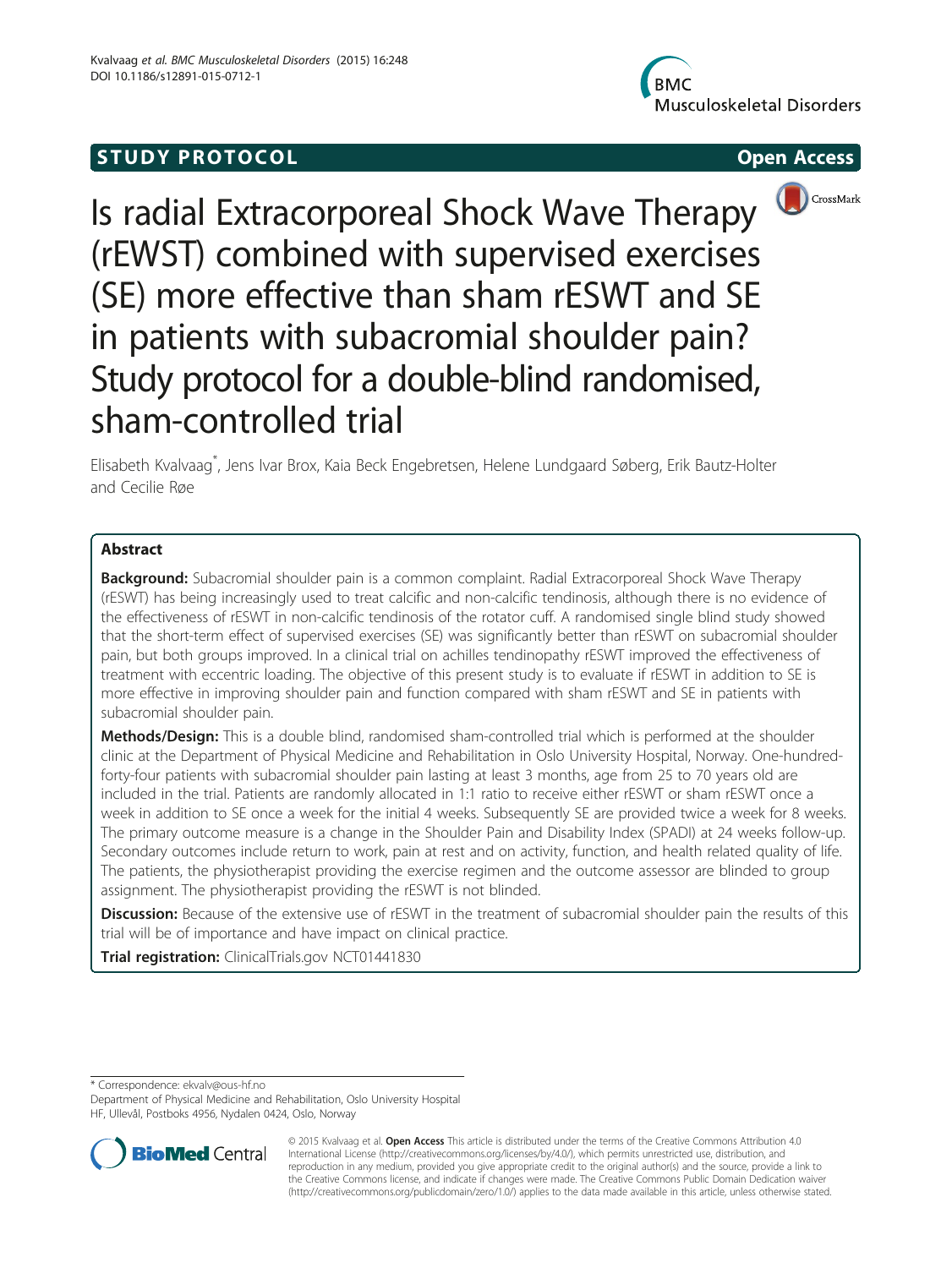# <span id="page-1-0"></span>Background

Shoulder pain is a common complaint, and in Norway about half of the population reports to have at least one episode of shoulder pain annually [[1\]](#page-5-0). The most frequent diagnosis is subacromial pain (impingement syndrome or rotator cuff tendinosis are used synonymously) [[2, 3](#page-5-0)]. The exact structures involved in the development of the pain condition are not clear, but the rotator cuff and the subacromial bursa are possible pain generators [[4\]](#page-5-0). Current studies suggest that central mechanisms are involved [\[5\]](#page-5-0). In accordance with the complexity of this pain condition, a Cochrane review that has evaluated the physical tests used to identify subacromial pain have concluded that there is extreme diversity in the performance

and interpretation of tests, which hinders synthesis of the evidence and/or clinical applicability [\[6\]](#page-5-0).

The patients with subacromial shoulder pain are treated by physicians with different specialities, including general practioners, rheumatologists, doctors in physical medicine and rehabilitation, orthopedic surgeons, and physiotherapists. Many patients with subacromial shoulder pain undergo surgery, even though supervised exercises (SE) have been shown to be as effective as surgery in both short and long term, and better than placebo [\[7](#page-5-0), [8](#page-5-0)]. The main principles of SE are relearning of "normal" movement patterns which can then be transferred into daily activities. Optimal scapular positioning and centralisation of caput humeri are of importance when

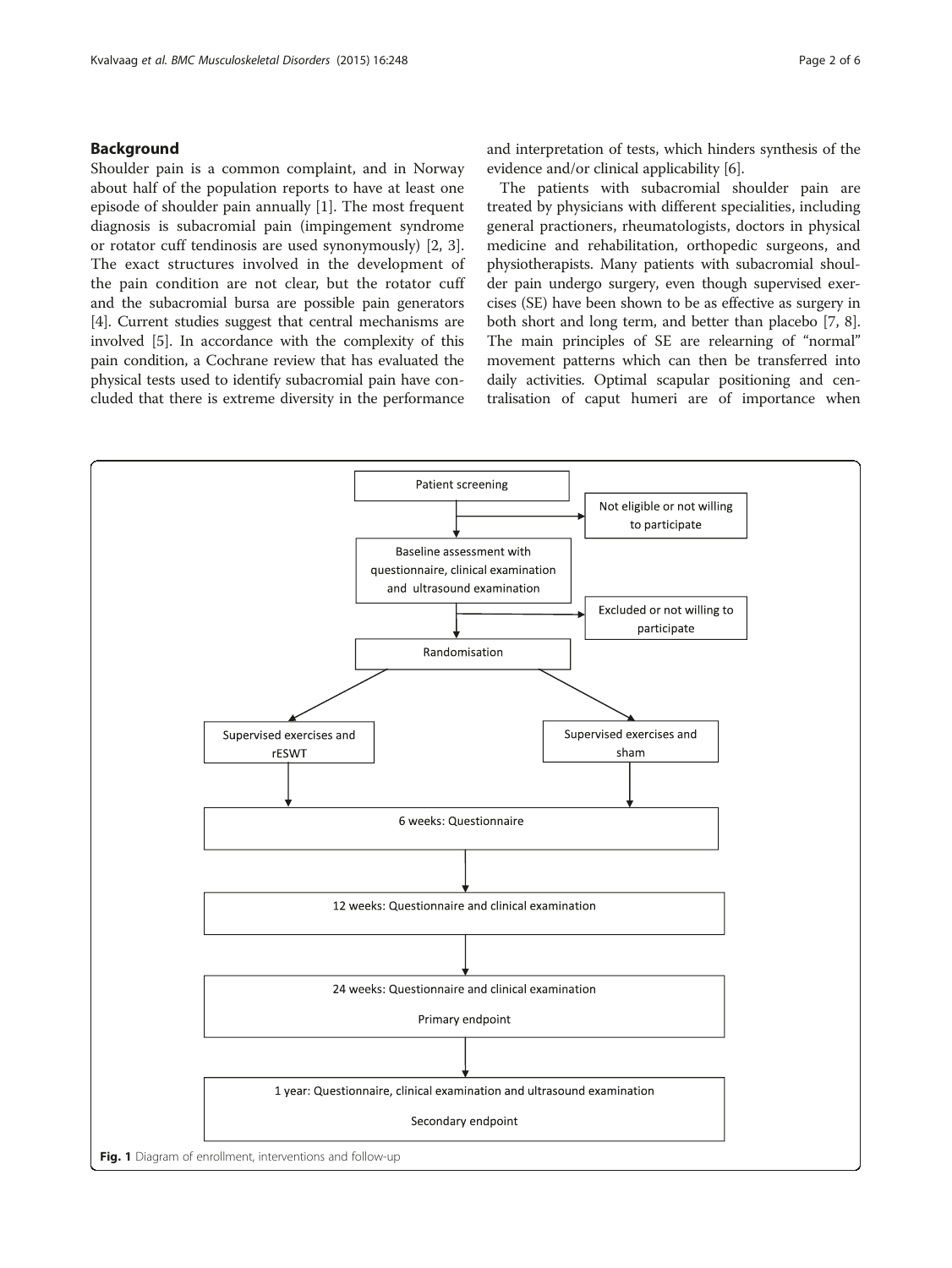performing the exercises before muscle-strengthening program begins [\[9](#page-5-0), [10](#page-5-0)]. Several studies using similar supervised exercise programs have shown effect on pain and function [\[11](#page-5-0)].

Extracorporeal Shock Wave Therapy (ESWT) is another treatment option for patients with subacromial shoulder pain. The proposed mechanisms for the effect of ESWT include pain relief, tissue regeneration and destruction of calcification [[12\]](#page-5-0). A systematic review found level 1 evidence of midterm effectiveness of ESWT in reducing pain and improving shoulder function for patients with chronic calcific tendinopathy of the rotator cuff, but no evidence in favour of ESWT in non-calcific rotator cuff tendinosis [[13\]](#page-5-0).

In recent years, a new method of shock wave treatment has been developed: radial Extracorporeal Shock Wave Therapy (rESWT), also called radial pulse therapy (RPT). In contrast to regular focused shock wave therapy (ESWT), rESWT creates a diverging pressure field, which reaches a maximal pressure already at the source, and therefore has a more superficial, but broader, effect than ESWT [\[12\]](#page-5-0). This treatment is increasingly used for calcific and non-calcific tendinopathy, probably because it is easier to apply and more affordable than ESWT. For calcific tendinopathy of the shoulder, a systematic review found limited evidence for the benefit of rESWT [\[13\]](#page-5-0). However, there is no evidence of the effectiveness of rESWT in noncalcific rotator cuff tendinosis [\[13, 14](#page-5-0)].

Musculoskeletal ultrasound might be an important supplement to the clinical examination [[4\]](#page-5-0). Ultrasound can reliably detect calcification, partial and full-thickness tears, bursitis and tendinopathy [[15](#page-5-0)]. Ultrasound examination may be particularly valuable when considering rESWT because rESWT would be expected to be most useful in case of calcification. With respect to routine radiological examination (MRI and ultrasound), a recent study found that structural changes in the rotator cuff and subacromial bursa did not predict short-term outcome after corticosteroid injection therapy [\[16\]](#page-5-0).

Physiotherapy treatment for subacromial shoulder pain often is a combination of rESWT and exercise therapy. In a recent randomised single blind study the short-term effect of supervised exercises was significantly better than the effect of rESWT on subacromial shoulder pain, but both groups improved [[17](#page-5-0)]. A clinical trial on achilles tendinopathy showed that rESWT significantly improved the effectiveness of eccentric training [\[18](#page-5-0)]. However, these studies did not comprise a sham rESWT study arm.

Additionally, previous studies have reported that the prognosis of subacromial shoulder pain is affected by education, work status, polymedication and high baseline pain and disability [\[16](#page-5-0), [19](#page-5-0), [20](#page-5-0)].

# Aims

- 1. To evaluate whether rESWT in addition to supervised exercises is more effective in improving pain and function (SPADI) compared with supervised exercises and sham rESWT in patients with subacromial shoulder pain at 24 weeks follow-up.
- 2. To evaluate the influence of demographic and clinical factors on the clinical course of SPADI and sick leave in patients with subacromial shoulder pain during 1-year follow-up.

# **Methods**

#### Study design

This study is a double blind, randomised, sham-controlled trial. All the patients are recruited from the shoulder clinic at the Department of Physical Medicine and Rehabilitation at Oslo University Hospital, Norway.

#### Ethics

This study has received approval from the Regional Committee for Medical and Health Research Ethics (2011/255).

#### **Participants**

Patients aged 25–70 years, with subacromial shoulder pain lasting at least 3 months, are eligible for inclusion.

The inclusion criteria are: dysfunction or pain on abduction, normal passive glenohumeral range of motion, pain on at least one of two isometric tests (abduction and/or external rotation) and a positive Hawkins impingement sign [\[21](#page-5-0)]. Patients with bilateral shoulder pain are included if both shoulders fulfil the inclusion criteria.

The exclusion criteria are: previous surgery on the affected shoulder, instability, rheumatoid arthritis, full thickness tear of the rotator cuff, cervical radiculopathy, infection, patients considered not being able to fill out questionnaires or follow the treatment, contraindications for shock waves therapy (use of anticoagulant drugs, bleeding disorder, epilepsy, pregnancy or pacemaker), previous experience with shock wave therapy, injection of cortisone in the affected shoulder in the last 6 weeks and SPADI score below 20.

# Randomisation and blinding

The patients who fulfil the inclusion criteria and give their informed consent after having received oral and written information are randomised to one of the two treatment groups: supervised exercises and rESWT, or supervised exercises and sham rESWT. Computer-based block-randomisation with 20 in each block in a 1:1 ratio will be performed. A research assistant not involved in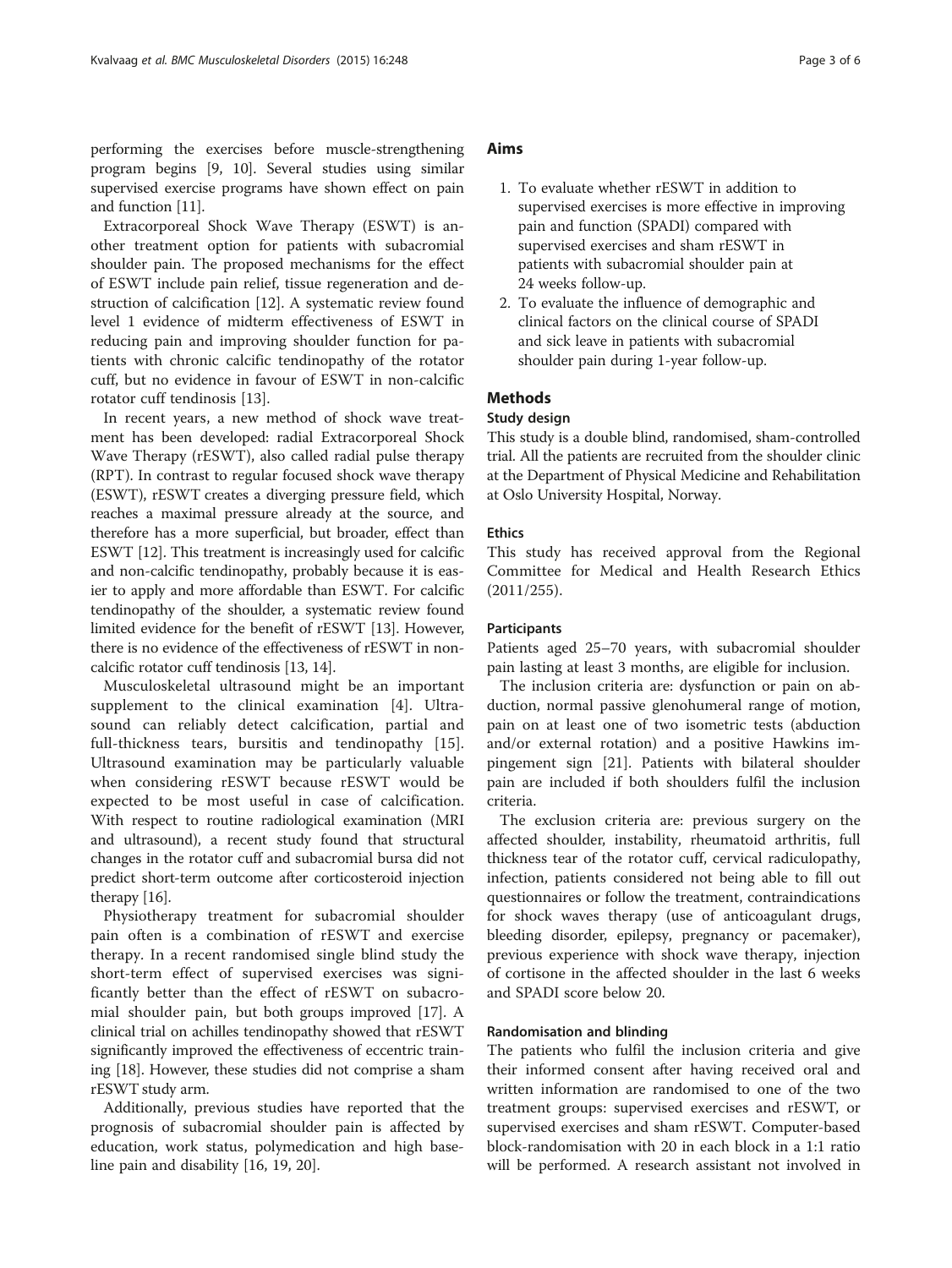the further management of the patients opens the sealed envelopes and assignes the patients to their respective treatment group. The rESWT and the sham rESWT are subsequently performed by a physiotherapist not involved in any further management of the patients.

The patients, the researchers collecting and analysing the data, the authors and the physiotherapists providing the exercise regimen are all blinded for rESWT/sham rESWT. The blinding will not be revealed until the results are analysed and the interpretation is discussed and written down in two versions, one assuming that treatment A is rESWT, and one assuming that treatment A is sham rESWT.

To evaluate the blinding, all the patients are asked at the 24-week follow up whether they think they have received real rESWT or sham rESWT.

### Interventions

Patients from both intervention groups receive a supervised exercise regimen by experienced physiotherapists. During the initial 4 weeks, they conduct supervised exercises once a week. The last 8 weeks, they perform supervised exercises twice a week. Each supervised exercise session lasts 40 min. In addition, the patients are instructed to conduct home exercises daily.

The patient's history and functional diagnosis are used as individual guidelines for treatment in the first phase. The main goals of the supervised exercise regimen used in this study are to unload mechanical stress and to normalise dysfunctional neuromuscular movement patterns. Postural exercises, optimal scapular positioning and centralisation of caput humeri are of importance when perfoming the exercises. The physiotherapist supervises and ensures that the patients perform the movements correctly. Then eccentric training, exercises with gradually increasing resistance, and plyometric exercises to improve muscle strength and endurance are performed [[9\]](#page-5-0). Newer research also emphasises a specific and nongeneralised treatment approach to this disorder [[22\]](#page-5-0). It is essential to achieve a normal scapulothoracic motion before a muscle-strengthening program can begin, and different studies emphasise the importance of correcting scapular dyskinesis [[22](#page-5-0)–[24](#page-5-0)]. Review articles conclude that the exercise regimen for patients with subacromial shoulder pain are poorly described, but should include postural exercises (posture, shoulder retraction), pendulum exercises for the glenohumeral motion, active assisted AROM, exercises for the rotator cuff, scapular stability training, and stretching/flexibility exercises [[11](#page-5-0), [25, 26](#page-5-0)].

The first 4 weeks, the patients receive rESWT or sham once a week in addition to the exercises. The rESWT or sham treatment (SwissDolorClast/EMS) is given by one of two physiotherapists who both went through an application course and training before the study started. The rESWT/sham is given on one to three tendons (supraspinatus, infraspinatus and/or subscapularis), depending on which tendons are painful at isometric tests. Two thousand impulses of shock waves are applied to each painful tendon, with a pressure between 1,5 and 3 bar (depending on what the patient tolerates). We use a power handpiece, which provides an energy of  $0.01 - 0.35$  mJ/ mm2. This handpiece was chosen after advice from the producer (Enimed/SwissDolorClast), physiotherapists with experience in rESWT, and a previous systematic review concluding that future research on rotator cuff tendinosis should focus on high-energy shock wave [\[27\]](#page-5-0).

The sham rESWT is administered in the exact same way as the rESWT. The sham handpiece is similar to the real handpiece in design, shape and sound, and vibrates exactly like the real handpiece, but no real shock waves are conducted.

Compliance to the treatment is recorded.

#### Outcome measurements and assessment

The patients eligible for inclusion are referred to a physician (EK), who examines all the patients at baseline according to a structured protocol including active and passive range of motion, isometric tests, Hawkins sign, examination of the AC joint and biceps tendon. Ultrasound examination of the affected shoulder is performed the same day. The patients also complete a comprehensive standardised questionnaire including primary and secondary outcome measures, the prognostic demographic and clinical factors including sex, age, duration of symptoms, education, drug use, sick leave status and emotional distress. If an MRI has not been performed within the last 3 months, the patients are also referred for an MRI of the affected shoulder.

Self-reported primary and secondary outcome measures are filled in at each follow-up. At 6 weeks after starting the treatment, the patients fill in a short questionnaire. At 12- and 24 weeks and at 1 year they come to follow-up visits where they have an additional clinical examination, all done by the same blinded physician (EK) Fig [1.](#page-1-0) At 1 year we also perform ultrasound examination.

The primary outcome measure is the Shoulder Pain and Disability Index (SPADI). The SPADI is a self-assessed, validated shoulder score that consists of 13 questions in two subscales, five about pain and eight about function. We use the original version, with each question scoring previous week's symptoms on a visual analogue scale (VAS). The total SPADI is calculated from averaging the two subscales, and the total score ranges from 0 to 100 with higher score indicating worse pain and disability [\[28\]](#page-5-0).

Secondary outcomes are return to work, pain at rest and activity measured on an 11-point Likert type scale, function (ability to take something down from a shelf or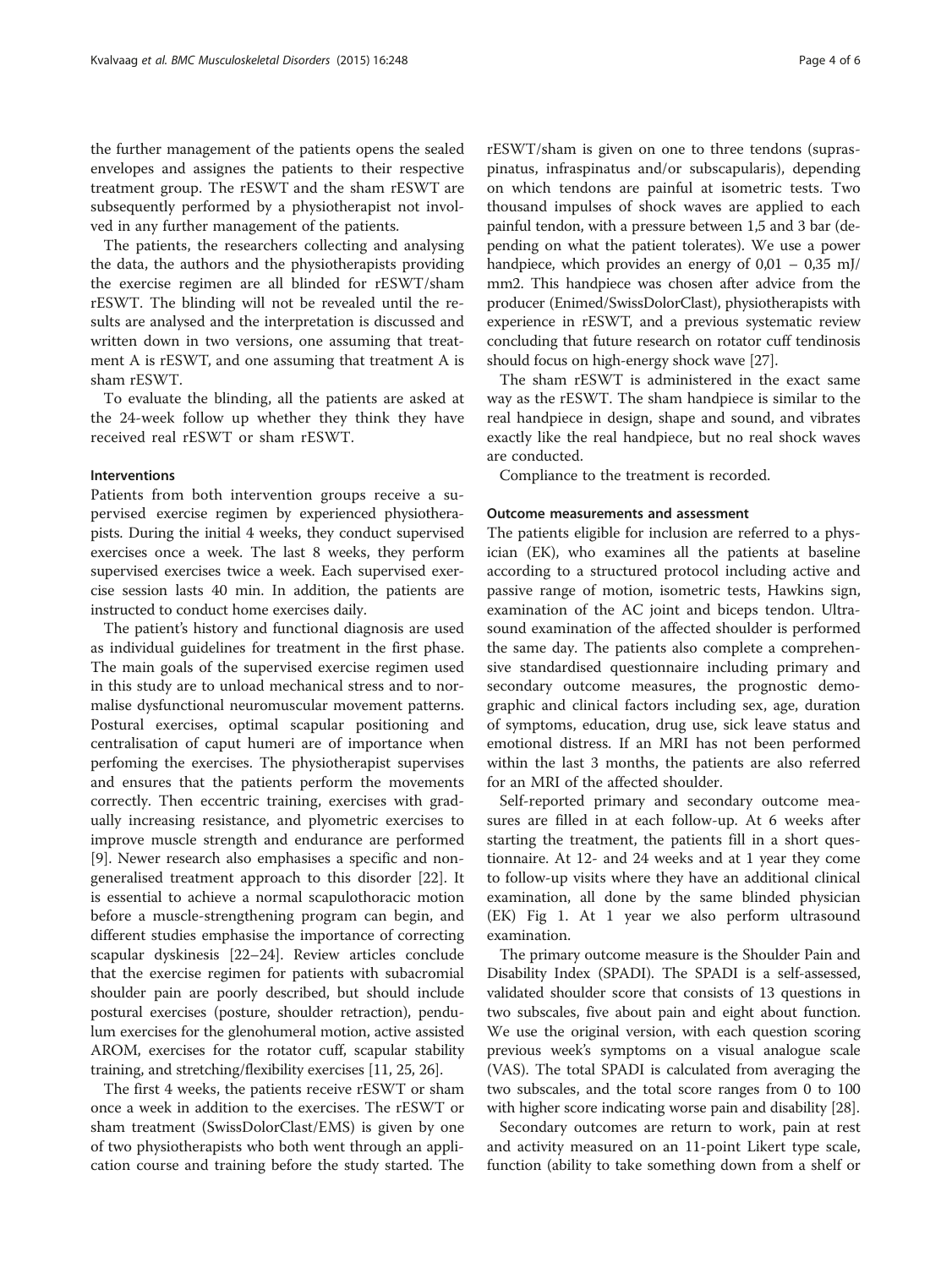to carry a 5-kg shoppingbag) measured on an 11-point Likert type scale, and health related quality of life on EuroQol.

EuroQol (EQ-5D and EQ-VAS) is a standardised generic instrument for describing and valuing health related quality of life. The EQ-5D comprises five domains that define health in terms of mobility, self-care, usual activities, pain/discomfort and anxiety/depression. Each domain has three response categories; no problem, some or moderate problems, extreme problems. The resulting health state can therefore be defined as a five-digit number by using the response  $(1-3)$  from each dimension. Potentially 243 health states can be defined. The fivedigit number is then transformed into a number between -0.56 and 1 with 1 representing the best imaginable health state. The EQ-VAS is a self rating of health status on a vertical VAS from 100 (best imaginable health state) at the top to 0 (worst imaginable health state) at the bottom [[29\]](#page-5-0).

The patients are instructed not to attend to any other treatment in the study period. We will register on each follow-up visit if they have received any other treatment since the last visit. The use of analgesics is recorded on baseline and on each follow-up visit.

#### Sample size

A previous study indicates an expected standard deviation (SD) of 20 points [\[17](#page-5-0)]. To detect a difference in SPADI on 10 points between the groups with a statistical power of 80 % and a significance level of 0.05 we need 50 persons in each group. We have planned to include 144 persons to account for drop out and possibly higher variance.

#### Statistical analysis

Descriptive statistics will be used to describe baseline characteristics of the treatment groups. The comparison of between group difference in both primary and secondary outcome variables will be performed according to the intention to treat principle.

Analysis of variance will be applied to evaluate the difference between groups in the change of primary outcome measure (SPADI) between the baseline and 24 weeks follow-up, adjusting for demographic and medical factors such as age, sex, education, sick leave, duration of symptoms, calcification in the rotator cuff, dominant arm affected, bilateral shoulder pain, drug use, emotional distress and compliance to the rESWT treatment. Secondary outcome measures will be assessed with the same approach in separate models. Cox regression will be used to analyse the secondary outcome of return to work at 1 year follow-up.

Finally, mixed model will be applied to explore the variations of the mean SPADI from baseline through the 1-year follow-up within and between patients (between the intervention groups) simultaneously. The effects of demographic and clinical factors on the change of SPADI will also be explored. Number needed to treat will be calculated according to Guyatt et al [\[30\]](#page-5-0). Bonferroni correction will be used to correct for multiple testing of secondary outcome.

To deal with missing values of the important analytic variables multiple imputation will be carried out. Estimations from the imputed data will be compared with the estimation from the data with complete values.

# Discussion

Placebo means to please (from latin placere). It is proposed that placebo and opioid analgesics share a neuronal network [\[31\]](#page-5-0). The powerful placebo effect is summarized in a recent systematic review [[32](#page-5-0)]. The vertebroplasty trials [\[33, 34\]](#page-5-0) and the knee arthroscopy trial have demonstrated the effectiveness of sham surgery [[35](#page-5-0)]. One early trial in patients with subacromial shoulder pain reported that sham ESWT was superior to ESWT [[36\]](#page-5-0).

Radial ESWT is being increasingly used for musculoskeletal complaints including subacromial shoulder pain, with and without calcification. Current evidence suggests that rESWT may have an effect on calcific tendinopathy of the shoulder, but there is no evidence so far to support the use of rESWT in subacromial shoulder pain without calcification [\[13](#page-5-0), [14](#page-5-0), [17](#page-5-0), [27\]](#page-5-0). Most therapists use rESWT on shoulder pain without the use of imaging, and thus do not know whether they are treating a calcific shoulder or not. In this present study we treat patients with subacromial shoulder pain (with and without calcification) with supervised exercises and rESWT. We perform ultrasound examination before treatment and may therefore do subgroup analysis to evaluate if the results are different in the patients with calcific tendinopathy compared to the patients with noncalcific tendinopathy.

In the present study we have included sham treatment to make sure that any difference in results between the groups is due to the rESWT treatment, and not the placebo effect. All the patients get supervised exercises in addition to rESWT or sham, because this is the way most therapists use rESWT today. Exercise therapy is an evidence based treatment option for subacomial sholder pain, both in short- and long term [[11](#page-5-0), [37](#page-5-0)].

Because of the abundant use of rESWT, the results of this study will be of major interest. A positive result will support current practice, while no difference between the groups indicates that the use of rESWT for subacromial shoulder pain should not be recommended.

#### Competing interests

The authors declare that they have no competing interests.